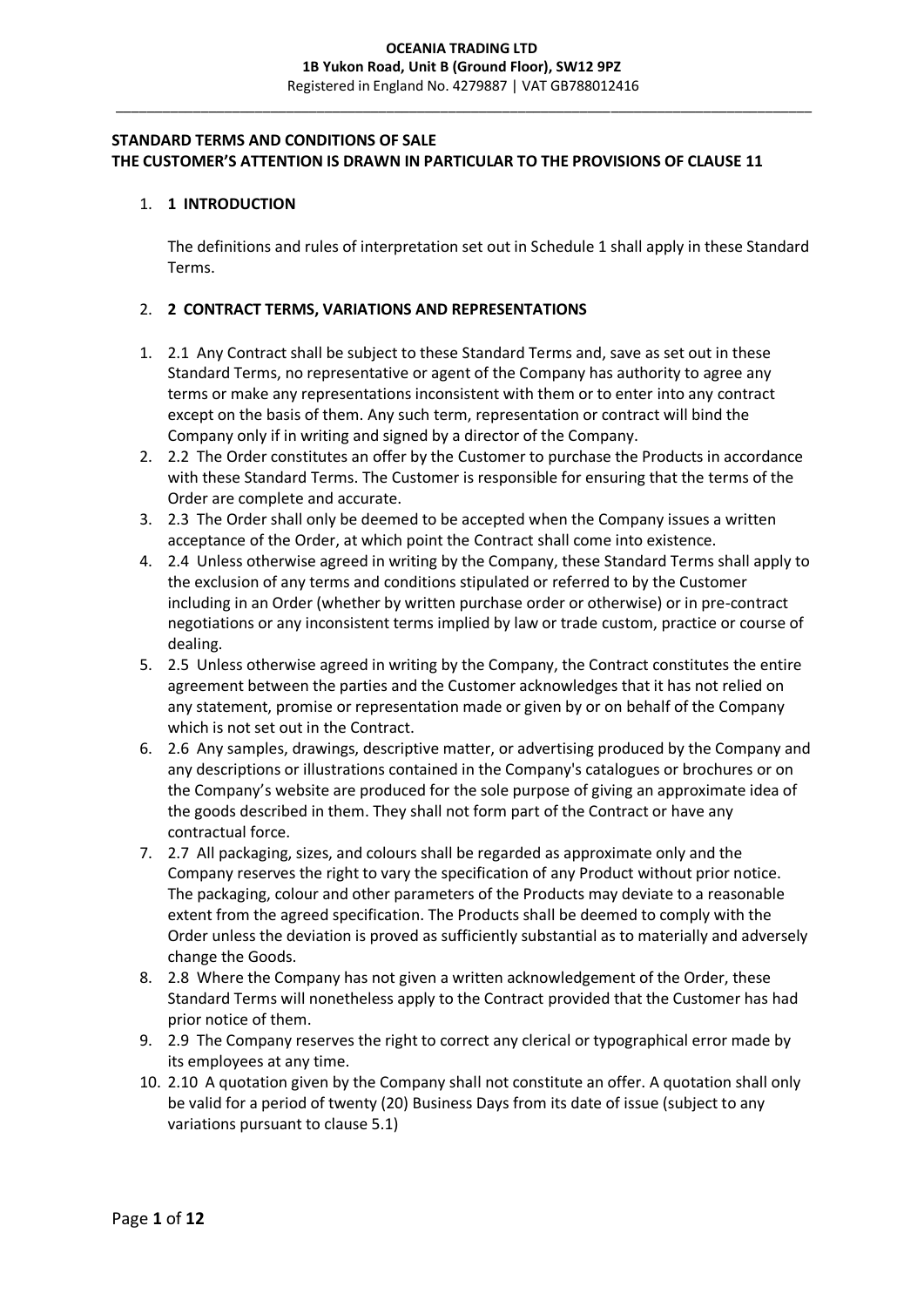## **3 SPECIFICATION, INSTRUCTION OR DESIGN**

- 1. 3.1 If goods are made to a specification, instruction or design supplied by the Customer or any third party on behalf of the Customer then:
	- 1. (a) the suitability and accuracy of that specification, instruction or design will be the Customer's responsibility;
	- 2. (b) the Company reserves the right to amend any such specification, instruction or design if required by any applicable statutory or regulatory requirements (including, but not limited to, any harmonised European standards specified by the Machinery Directive 2006/42/EC);
	- 3. (c) the Customer will indemnify the Company against all infringement or alleged infringement of any third party's intellectual property rights and any loss, damage or expense which it may incur by reason of any such infringement or alleged infringement in any country; and
	- 4. (d) the Customer will indemnify the Company against any loss, damage or expense in respect of any liability arising in any country by reason of the goods being made to such specification, instruction or design.
- 2. 3.2 Clauses 3.1(a) and 3.1(b) shall survive termination of the Contract.

## **4 CUSTOMER'S REPRESENTATIONS**

- 1. 4.1 The Customer warrants that it is acting wholly in the course of its trade, business or profession and consequently, as a trader (rather than as a consumer) for the purposes of the Consumer Rights Act 2015.
- 2. 4.2 The Customer shall store the Products in clean, dry, well-ventilated conditions and shall maintain and use the Products in accordance with any recommendations made by the Company or instructions supplied by the Company or otherwise in accordance with best industry practice.
- 3. 4.3 Where the Customer sells on the Products, it shall: (a) comply with all Applicable Laws, including where applicable the Consumer Rights Act 2015, the Consumer Contracts (Information, Cancellation and Additional Charges Regulations 2013 and the Electronic Ecommerce (EC Directive) Regulations 2002;
	- 2. (b) ensure that the Sale Terms observe the mandatory requirements of the Applicable Law; and
	- 3. (c) not make any representation on the Company's behalf.

# **5 QUOTATIONS AND PRICES**

5.1 Unless otherwise agreed in writing, the Company shall be entitled to increase its prices at any time to take account of any increase in the cost to the Company of purchasing, manufacturing, working on or supplying any

Products. This shall include any delay caused by any instructions of the Customer or failure of the Customer to give the Company adequate or accurate information or instructions or any change in labour costs, taxes, customs duties, freight charges, insurance premiums or foreign exchange rates and such increased prices ruling at the date of dispatch by the Company shall be substituted for the previous contract price. In particular, but without prejudice to the generality of the foregoing, if the contract price is specified or payable in the Euro or in a currency other than pounds sterling ('the **Payment Currency'**), the Company shall be entitled to increase the contract price to take account of any change in the exchange rates between pounds sterling and the Payment Currency (as evidenced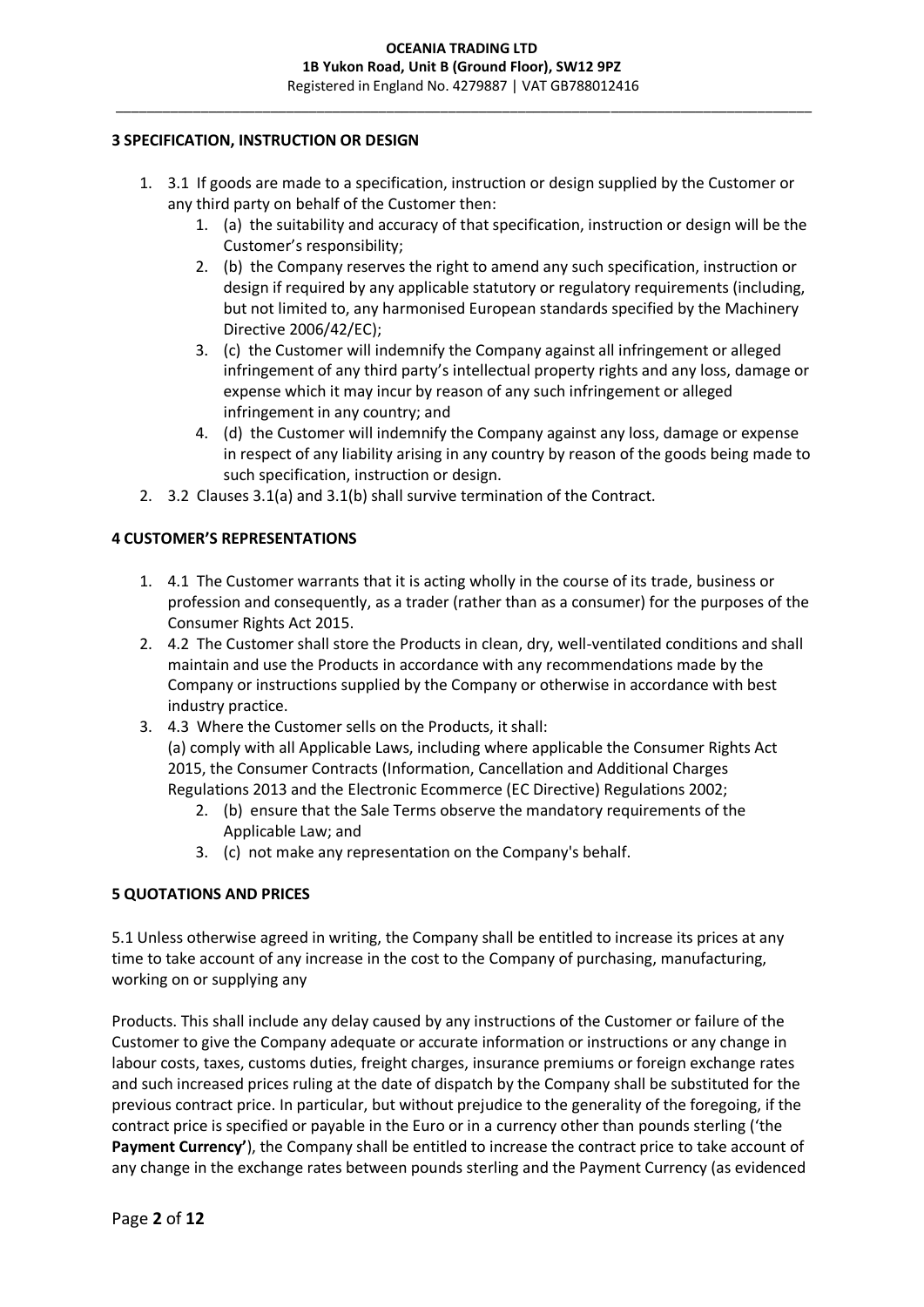by the exchange rates quoted by Lloyds Bank plc) which is to the detriment of the Company and which occurs between the acceptance of the order and the actual payment of the contract price.

- 2. 5.2 All prices quoted are exclusive of VAT and the Customer shall pay any and all taxes, duties and other governmental charges payable in respect of the Products.
- 3. 5.3 The price of the Products is exclusive of the costs and charges of inspection and insurance.
- 4. 5.4 Within the UK packaging and delivery of the Products is included.
- 5. 5.5 Within Europe all deliveries and packaging of the Products is quoted separately the customer having the option to collect the Products from the Company.
- 6. 5.6 All charges shall be invoiced to the Customer.

### **6 PAYMENT**

- 1. 6.1 Subject to clause 6.2, payment to the Company shall be made by the Customer in full in pounds sterling, euros or dollars agreed with the Company ( the payment currency) before any products shall be issued or dispatched or services rendered the parties hereby agree that the Company's obligations under these Conditions are wholly conditional upon such payment being made. All such payments may at the Company's option be appropriated to any contract between the Company and the Customer.
- 2. 6.2 The Company may, in its sole discretion, designate to the Customer approved credit terms and in any such case, unless otherwise specified in writing by the Company, payment shall be made by the Company net cash in pounds sterling, euros or dollars not later than thirty (30) calendar days after the relevant date notwithstanding that property in the Products has not passed to the Customer. For the purposes of this clause 6.2:

(a) 'the Products' shall mean the whole or any instalment of the Products which the Company has agreed to supply; (b) the 'relevant date' shall mean the date on which:

(i) the invoice is dated; or

(ii) the Company despatches the Products; or

(iii) the Customer takes delivery of the Products; or

(iv) the Customer defaults fails to provide an address for delivery as required by the contract or (if it is agreed that the Customer will take delivery at the Company's premises) he fails to take delivery in accordance with such agreement, whichever shall first occur.

- 3. 6.3 In the event that the Customer makes payment in any currency other than the agreed payment currency, then the Customer shall:
	- 1. (a) pay to the Company a handling charge equal to ten percent (10%) of the amount paid other than in the agreed currency; and
	- 2. (b) indemnify the Company in respect of all costs and expenses payable by the Company to third parties (including, but not limited to, commission payable to a bank or other financial institution) in respect of the conversion of the amount paid into the agreed currency.
- 4. 6.4 Without prejudice to any other rights it may have the Company reserves the right to charge interest at the rate of 4% per annum above Santander UK plc and Lloyds Bank plc's base rate from time to time or at the rate specified from time to time under the provisions of Late Payment of Commercial Debts (Interest) Act 1988 (whichever is the higher) on all overdue amounts. Such interest shall accrue on a daily basis from the due date until actual payment of the overdue amount, whether before or after judgment. The Customer shall pay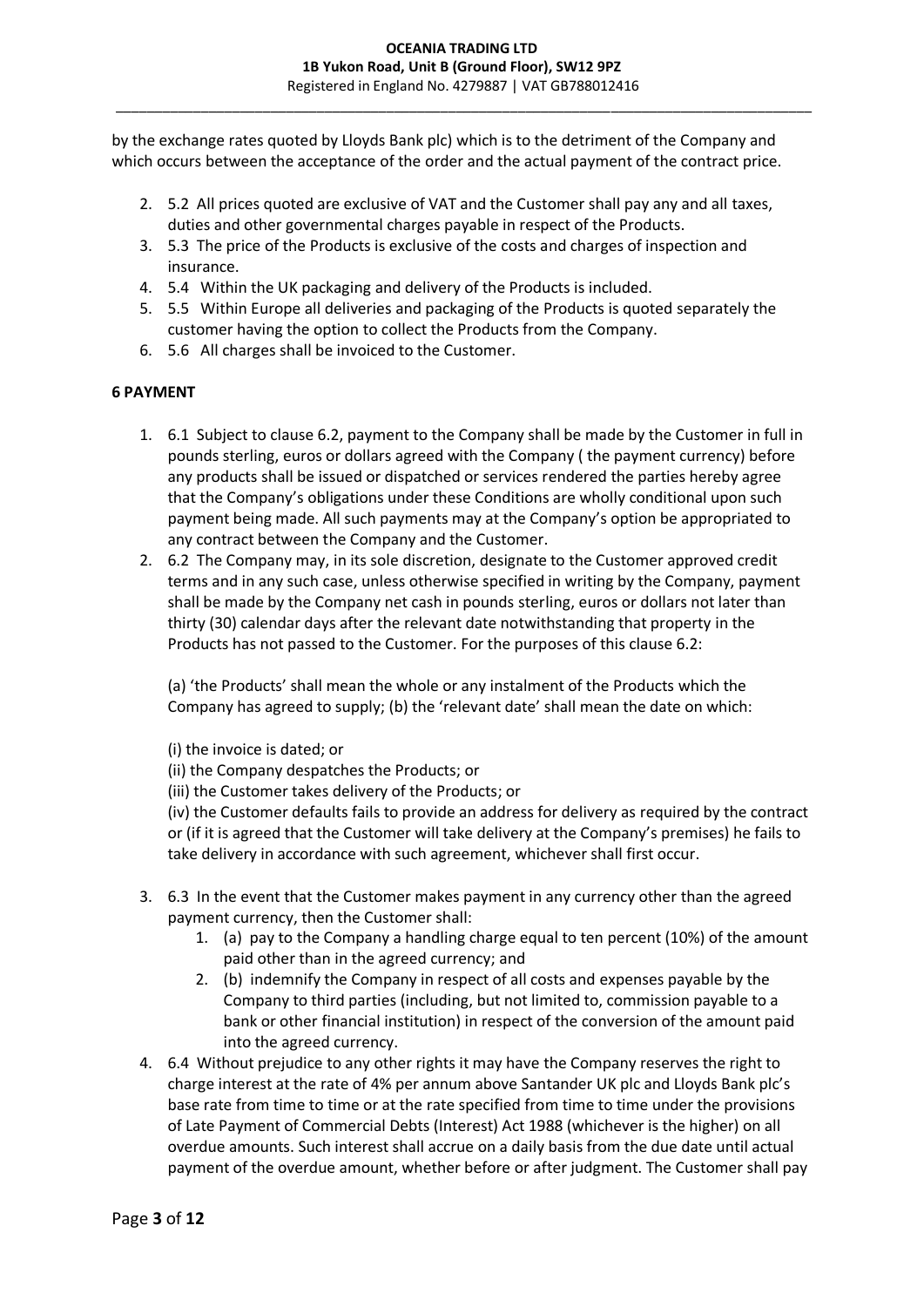the interest together with the overdue amount. Payment of the full purchase price pursuant to clause 6.2 and clause 7.2 shall include interest payable in accordance with this clause 6.4. The Customer shall pay all amounts due under the Contract in full without any deduction or withholding except as required by law and the Customer shall not be entitled to assert any credit, set-off or counterclaim against the Company in order to justify withholding payment of any such amount in whole or in part. The Company may at any time, without limiting any other rights or remedies it may have, set off any amount owing to it by the Customer against any amount payable by the Company to the Customer.

5. 6.5 The Customer shall pay to the Company on demand an amount equal to any costs and expenses incurred (on a full indemnity basis) by the Company in recovering from the Customer any monies due and payable by the Customer to the Company. Payment of the full purchase price pursuant to clause 6.2 and clause 7.2 shall include any sums payable by the Customer in accordance with this clause 6.5.

## **7 FAILURE TO PAY, CANCELLATION OR DEFERMENT**

7.1 For the purposes of this clause 7, an "Intervening Event" shall be any of the following:

- 1. (a) failure by the Customer to make any payment when it becomes due;
- 2. (b) the Customer fails to take or accept delivery of the Products on the agreed date or dates, delays in doing so or fails to provide a delivery address pursuant to an Order;
- 3. (c) breach by the Customer of any of the terms or conditions of the Contract; or
- 4. (d) the Customer suffering an Insolvency Event.
- 2. 7.2 If an Intervening Event occurs, the Company may within a reasonable time thereafter, defer or cancel any further deliveries, stop any Products in transit and treat the Contract as terminated but without prejudice to its rights to the full purchase price for Products delivered (which shall become immediately due) and damages for any loss suffered in consequence of such termination.
- 3. 7.3 Cancellation by the Customer will only be accepted at the discretion of the Company and in any case on condition that any costs or expenses incurred by the Company up to the date of cancellation and all loss or damage resulting in the Company by reason of such cancellation will be paid by the Customer to the Company immediately on demand. Acceptance of such cancellation will only be binding on the Company if in writing and signed by a director of the Company.
- 4. 7.4 Any costs or expenses incurred by the Company due to suspension or deferment of any Order by the Customer or in the event that the Customer defaults in collecting, or giving instructions for the delivery of any Products will be payable by the Customer immediately on demand.

## **8 DELIVERY**

- 1. 8.1 For all Contracts and unless otherwise specified in writing by the Company, the Company shall deliver the Products to the location set out in the Order or to such other location as the parties may agree at any time after the Company notifies the Customer that the Products are ready.
- 2. 8.2 If the Contract requires the Customer to take delivery of the Products at the Company's premises or such other location as may be specified by the Company then: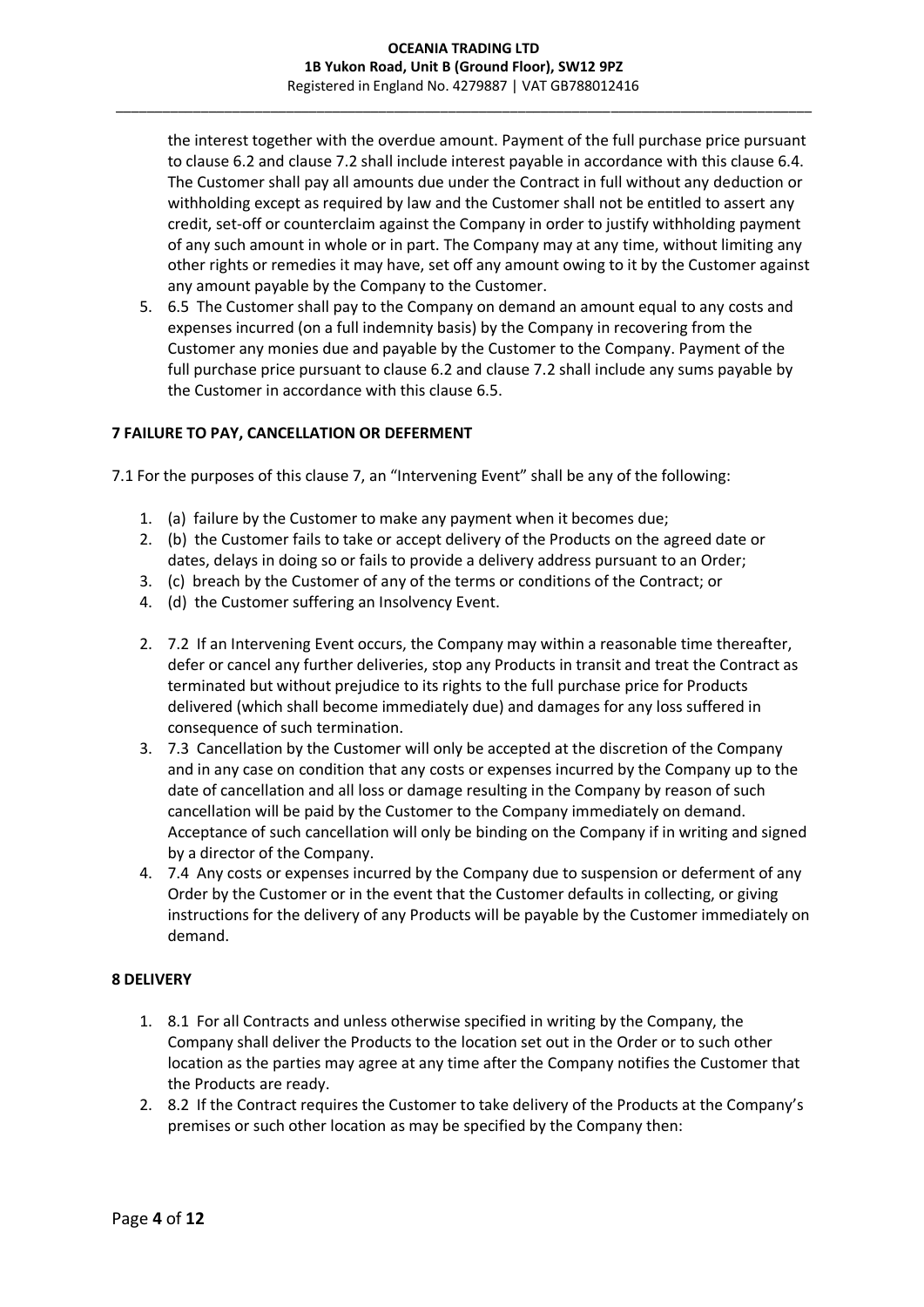- 1. (a) for the purposes of this sub-clause 'the Products' shall mean the whole or any instalment of the Products and 'the collection date' shall mean the date on which the Products are or will be ready for delivery; and
- 2. (b) the Company shall notify the Customer of the collection date and the Customer shall take delivery of the Products within two (2) Business Day of the collection date.
- 3. 8.3 A minimum order value of £1,000 applies for free UK Mainland delivery to the Customer. This is subject to change from time to time.
- 4. 8.4 Without prejudice to clause 7.1, if the Customer shall for any reason fail to take or accept delivery of the Products on the agreed date or dates, delays in doing so or fails to provide a delivery address pursuant to an Order then, except where such failure or delay is caused by a Force Majeure Event or the Company's failure to comply with its obligations under the Contract, without prejudice to any other rights of the Company (whether under these Standard Terms or otherwise):
	- 1. (a) delivery of the Products shall be deemed to have been completed at 9.00am on the third Business Day after the day on which the Company notified the Customer that the Products were ready; and

(b) the Company shall be entitled to make an additional charge in respect of any delay caused by such failure and for any costs incurred as a result of repeated delivery necessitated by such failure.

- 5. 8.5 While the Company will use its reasonable endeavours to deliver the Products by any date or within any period agreed upon, such dates and periods are estimates only, given in good faith, and the Company will not be liable for any failure to deliver by or within such a period nor shall delays in the delivery of an Order entitle the Customer to refuse to take delivery of an Order. Time for delivery shall not be of the essence of the Contract. The Company shall be entitled to defer delivery until any monies due from the Customer have been received.
- 6. 8.6 The Customer acknowledges that Products for delivery outside of the United Kingdom may be subject to United Kingdom export controls as well as import controls at their destination. The Customer will be responsible for ensuring that all necessary clearances and licences are obtained prior to the dispatch dates for the Products to be supplied and for obtaining all necessary documentation and lodging the same with the Company prior to despatch of the Products.
- 7. 8.7 The Customer shall not be entitled to reject the goods if the Company delivers up to and including 10% more or less than the quantity of goods ordered, but a pro rata adjustment shall be made to the Order invoice on receipt of notice from the Customer that the wrong quantity of goods was delivered if the Customer gives notice in writing to the Company within seven (7) calendar days of the relevant Delivery Date.
- 8. 8.8 Where boxed goods are supplied on fork lift pallets, in cages or container, the said pallets, cages or containers shall remain the property of the Company and shall be returned to the Company as soon as possible at the Customer's expense.

# **9 RISK & TITLE**

1. 9.1 Save in the case of any circumstances where the parties expressly agree in writing to adopt incoterms in an International Supply Contract, and subject to any agreement in writing by the Company, the risk in Products shall pass to the Customer on the relevant Delivery Date.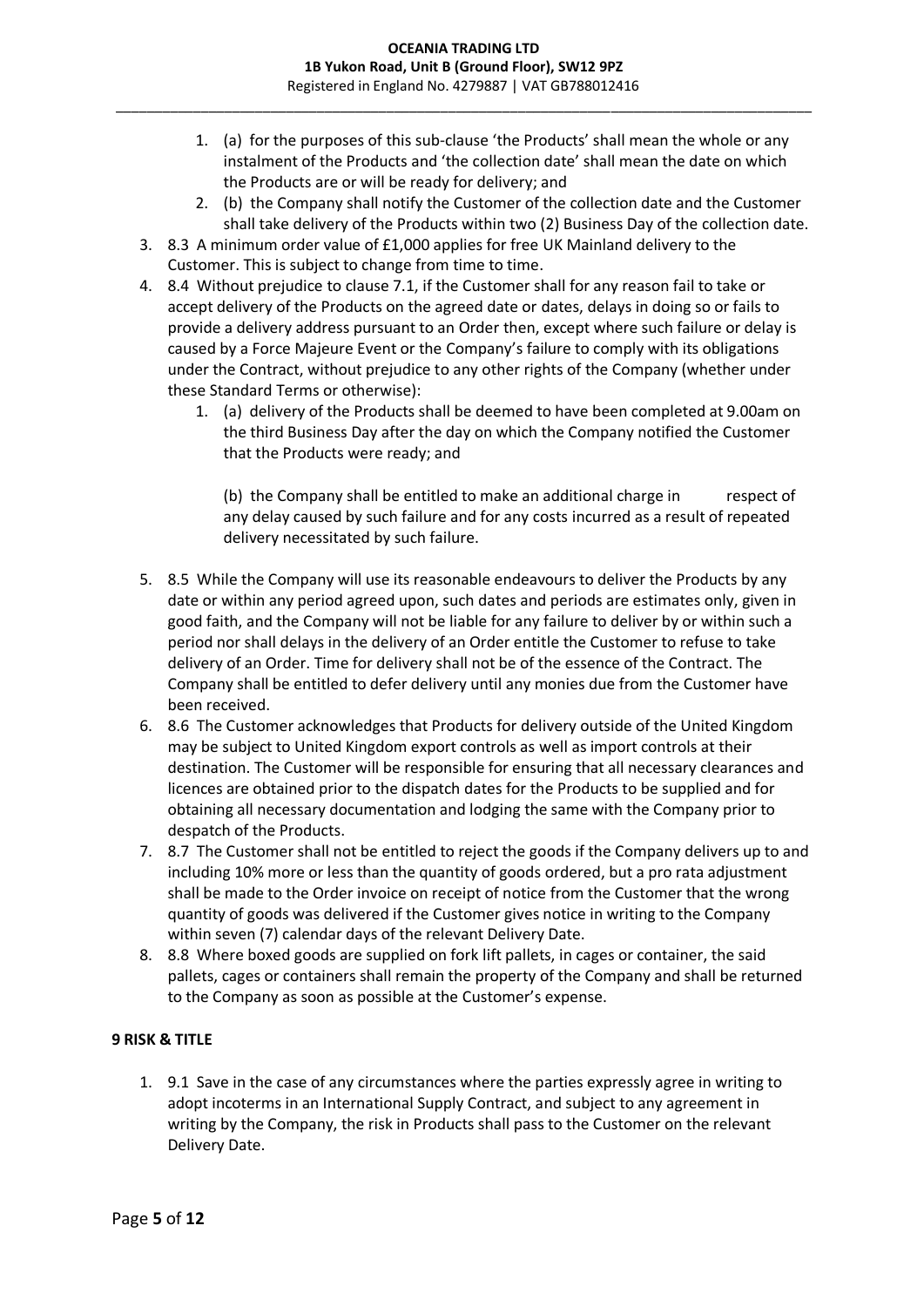2. 9.2 The following provisions shall, subject to clause 9.3, apply to all Contracts and to all Products which under the Contract the Company agrees to supply to the Customer. No failure by the Company to enforce strict compliances by the Customer with such provisions shall constitute a waiver thereof and no termination of the Contract shall prejudice limit or extinguish the Company's rights under this clause.

(a) Upon delivery of the Products the Customer shall hold the Products solely as bailee for the Company and the Products shall remain the property of the Company until such time as the Customer shall have paid to the Company and the Company shall have cleared funds for the full purchase price of all Products, whether under the Contract or otherwise. Until this time the Company shall be entitled to recover the Products or any part thereof and, for the purpose of exercising such rights, the Customer hereby grants a licence to the Company, its employees and agents (together with appropriate transport) to enter upon the Customer's premises (with or without notice but on a Business Day) and any other location where the Products are situated and remove the Products.

(b) The Customer is hereby licensed to agree to sell on the Products on condition that the Customer shall inform its customer of the provision of sub-clause 9.2(a). The Customer acts as the Company's bailee in respect of any such sale and shall immediately upon receipt of the proceeds of sale, and whether or not payment has become due under clause 5 remit to the Company the full purchase price of the Products sold on less any part thereof which has already been paid and until such amount has been so remitted shall hold such amount as trustee and agent for the Company.

(c) The Customer shall maintain an appropriate insurance in respect of the Products from the date or dates on which the risk therein passes to the Customer. In the event of any loss or damage occurring while the Products remain the property of the Company, the Customer shall immediately on receipt of the insurance monies, remit to the Company the full purchase price of the Products lost or damaged less any part thereof which has already been paid and until such amount has been so remitted shall hold such amount as trustee and agent for the Company.

(d) The licences granted under this clause 9.2 shall be terminable forthwith at any time upon notice by the Company to the Customer.

9.3 Where the parties expressly agree in writing to adopt incoterms for an International Supply Contract, property in the Products shall pass to the Customer in accordance with the provision of the relevant Incoterm.

# **10 QUALITY**

10.1 The Company warrants that on the relevant Delivery Date the Products shall (a) conform in all material respects with their description; and

(b) be free from all material defects in design, material and workmanship.

10.2 Subject to clause 10.3, if: (a) (b) (c) the Customer gives notice in writing to the Company within:

- 1. (i) forty eight (48) hours of delivery where the non-conformity or defect is apparent upon reasonable inspection); or
- 2. (ii) seven (7) calendar days after discovery of the non-conformity or defect where the nonconformity or defect is not apparent on reasonable inspection, that some or all of the Products do not comply with the warranty set out in clause 10.1;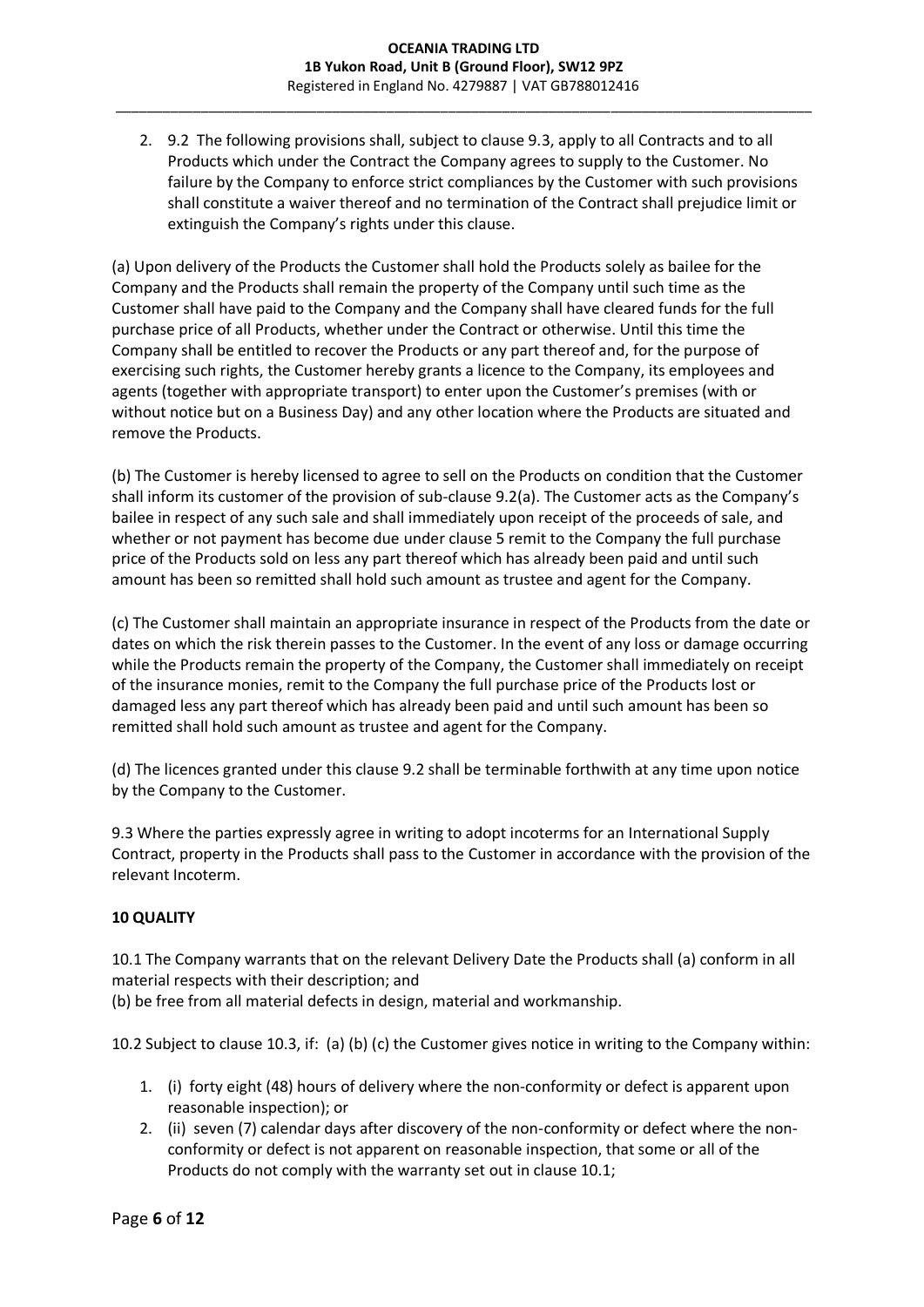the Company is given a reasonable opportunity of examining such Products; and the Customer (if asked to do so by the Company), at his own expense:

- 1. (i) promptly returns such Products to the Company's place of business; or
- 2. (ii) promptly disposes of such Products, in a manner of which the Company requests,the Company shall, at its option, repair or replace any Products which it considers (acting reasonably) not to comply with the warranty at clause 10.1, or refund the price of such Products.

10.3 The Company shall not be liable for the Product's failure to comply with the warranty set out in clause 10.1 in any of the following events:

(a) the Customer makes any further use of such Products after giving notice under clause 10.2; or

(b) the Customer alters or repairs such Products without the written consent of the Company; or

(c) the defect arises as a result of fair wear and tear, wilful damage, negligence or abnormal storage; or

(d) the Products differ from their description as a result of changes made to ensure they comply with applicable statutory or regulatory requirements; or

(e) the defect arises because the Customer failed to follow the Company's oral or written instructions as to the storage, use and maintenance of the Products or good trade practice regarding the same.

10.4 Except as provided in this clause 10, the Company shall have no liability to the Customer in respect of the Products' failure to comply with the warranty set out in clause 10.1.

10.5 All other conditions, warranties and other terms, express or implied, statutory or otherwise (including those terms implied by sections 13 to 15 of the Sale of Goods Act 1979), are, to the fullest extent permitted by law, excluded from the Contract. 10.6 These Standard Terms shall apply to any repaired or replacement Product supplied by the Company.

# **11 LIMITATION OF LIABILITY**

11.1 Nothing in these Standard Terms shall limit or exclude the Company's liability for:

(a) death or personal injury caused by its negligence, or the negligence of its employees, agents or subcontractors (as applicable);

(b) fraud or fraudulent misrepresentation;

(c) breach of the terms implied by section 12 of the Sale of Goods Act 1979; and

(d) any matter in respect of which it would be unlawful for the Company to exclude or limit liability.

11.2 Subject to clause 11.1:

(a) the Company shall under no circumstances whatsoever be liable to the Customer, whether in contract, tort (including negligence), breach of statutory duty, or otherwise, for any loss of profit, or any indirect or consequential loss arising under or in connection with the Contract; and (b) the Company's total liability to the Customer in respect of all other losses arising out of or in connection with the Contract, whether in contract, tort (including negligence), breach of statutory duty, or otherwise, shall in no circumstances exceed the price actually paid by the Customer in respect of the relevant Products.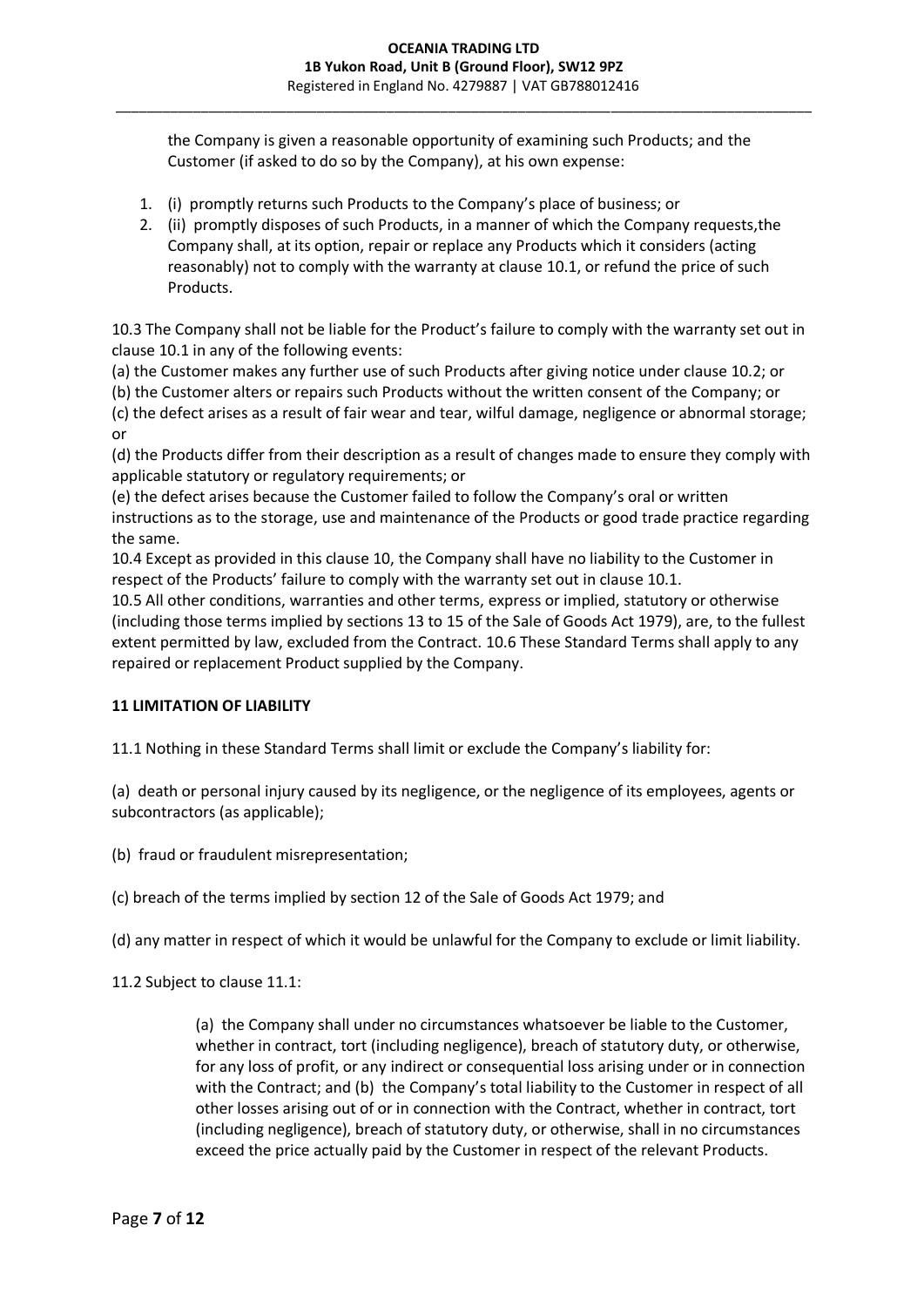11.3 Notwithstanding the generality of the foregoing, the Company shall have no liability for damage in transit, shortage of delivery or loss of Products unless:

> (a) the damage in transit, shortage of delivery or loss of Products is directly attributable to any negligence or wilful default on the part of the Company, its employees, agents of sub-contractors; and

> (b) the Customer shall have given to the Company written notice of such damage, shortage of loss (together with reasonable particulars thereof) within three (3) Business Days of receipt of the Products or (in the case of total loss) the receipt of the invoice or other notification of dispatch.

11.4 The provisions of this clause 11 shall survive termination of the Contract (howsoever caused).

## **12 INTELLECTUAL PROPERTY RIGHTS**

- 1. 12.1 Unless otherwise agreed in writing by the Company all Intellectual Property Rights in the Products (and any improvements and modifications made to the Products) and otherwise associated with the Company shall vest in and remain vested in the Company and the Customer agrees to execute any documents the Company deems necessary to give effect to this clause 12.1
- 2. 12.2 Products supplied by the Company may not be re-sold under any trademark or name other than that of the Company without its express consent in writing.
- 3. 12.3 The supply of Products by the Company shall not be a licence to design, manufacture, or advertise any name or trademark used or owned by the Seller without the prior written consent of the Company.
- 4. 12.4 Clause 12 shall survive termination of the Contract (howsoever caused).

### **13 FORCE MAJEURE**

Neither party shall be liable for any failure or delay in performing its obligations under the Contract to the extent that such failure or delay is caused by a Force Majeure Event.

# **14 TOOLING**

All tooling purchased or produced by the Company for the Contract shall be and remain the property of the Company unless otherwise agreed in writing, notwithstanding that the Customer may have made payment or part payment therefor.

### **15 CONFIDENTIALITY**

- 1. 15.1 Each party undertakes that it shall not at any time disclose to any person any confidential information concerning the business, affairs, customers, clients or suppliers of the other party or of any member of the group to which the other party belongs, except as permitted by clause 15.2. For the purposes of this clause, group means, in relation to a party, that party, any subsidiary or holding company from time to time of that party, and any subsidiary from time to time of a holding company of that party.
- 2. 15.2 Each party may disclose the other party's confidential information:
	- 1. (a) to its employees, officers, representatives or advisers who need to know such information for the purposes of exercising the party's rights or carrying out its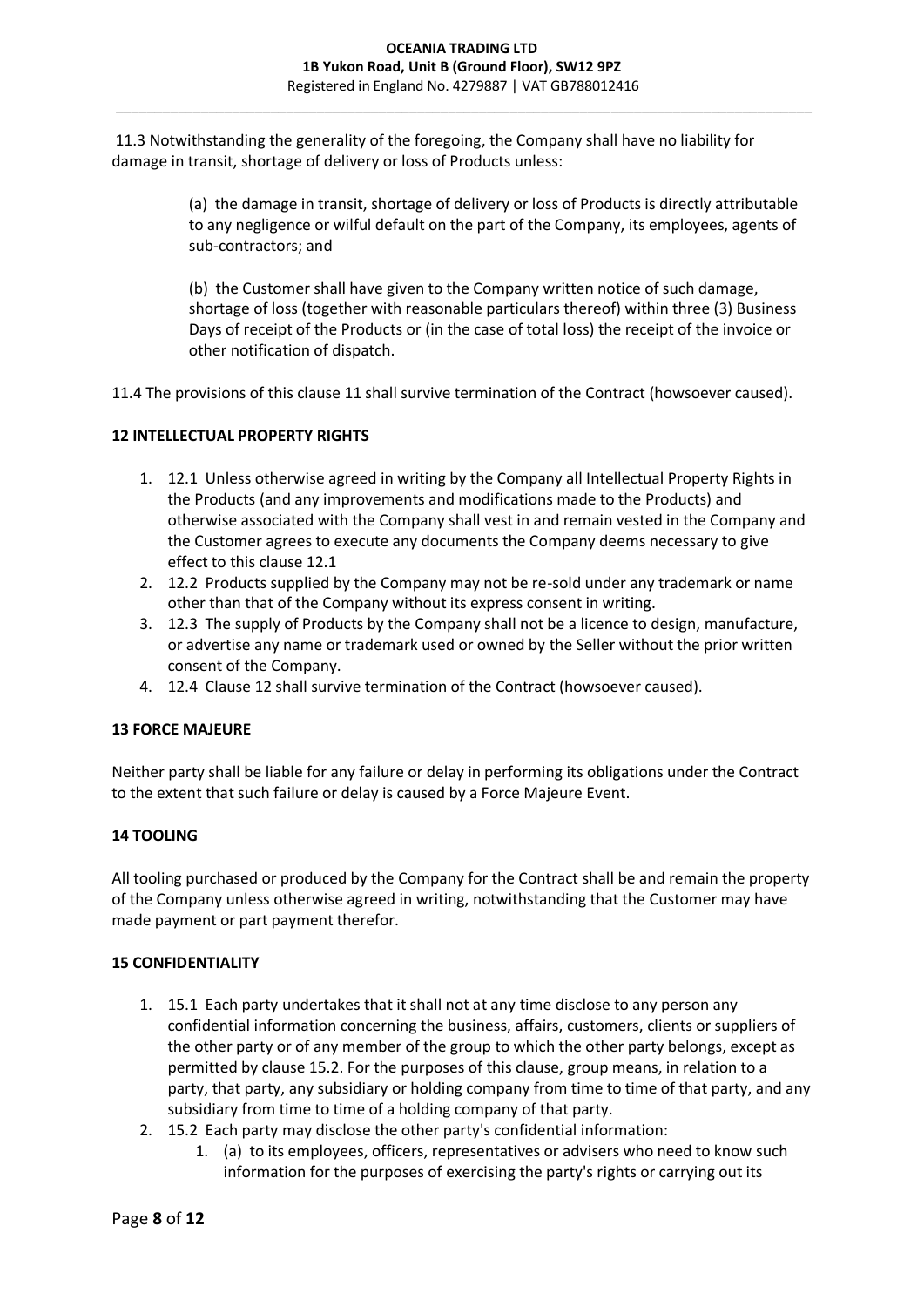obligations under or in connection with the Contract. Each party shall ensure that its employees, officers, representatives or advisers to whom it discloses the other party's confidential information comply with this clause 15.2; and

- 2. (b) as may be required by law, a court of competent jurisdiction or any governmental or regulatory authority.
- 3. 15.3 No party shall use any other party's confidential information for any purpose other than to exercise its rights and perform its obligations under or in connection with the Contract.

## **16 GENERAL**

### 16.1 **Notices**

- 1. (a) Any notice given to a party under or in connection with a Contract shall be in writing, in English and shall be:
	- 1. (i) delivered by pre-paid airmail, first-class post or other next working day delivery service at its registered office (if a company) or its principal place of business (in any other case); or
	- 2. (ii) sent by email to the address specified in the Order.
- 2. (b) Any notice shall be deemed to have been received:
	- 1. (i) if sent by pre-paid airmail at 9:00am on the fifth Business Day after posting or at the time recorded by the delivery service;
	- 2. (ii) if sent by pre-paid first-class post or other next working day delivery service, at 9:00am on the second Business Day after posting or at the time recorded by the delivery services; or
	- 3. (iii) if sent by email, at 9:00am on the next Business Day after transmission.

(c) For the purposes of clause 16.1(b) and calculating deemed receipt, all references to time are to local time in the place of deemed receipt.

### 16.2 **Assignment**

(a) The Company may at any time assign, mortgage, charge, subcontract, delegate, declare a trust over or deal in any other manner with any or all of its rights and obligations under this agreement. (b) The Customer shall not assign, transfer, mortgage, charge, subcontract, declare a trust over or deal in any other manner with any of its rights and obligations under this agreement.

16.3 **Waiver**. No failure or delay by a party to exercise any right or remedy provided under this agreement or by law shall constitute a waiver of that or any other right or remedy, nor shall it prevent or restrict the further exercise of that or any other right or remedy. No single or partial exercise of such right or remedy shall prevent or restrict the further exercise of that or any other right or remedy.

16.4 **Severance**. If any provision or part-provision of this Agreement is or becomes invalid, illegal or unenforceable, it shall be deemed modified to the minimum extent necessary to make it valid, legal and enforceable. If such modification is not possible, the relevant provision or part-provision shall be deemed deleted. Any modification to or deletion of a provision or part- provision under this clause shall not affect the validity and enforceability of the rest of this agreement.

16.5 **Third Party Rights**. No one other than a party to a Contract and their permitted assignees shall have any right to enforce any of its terms.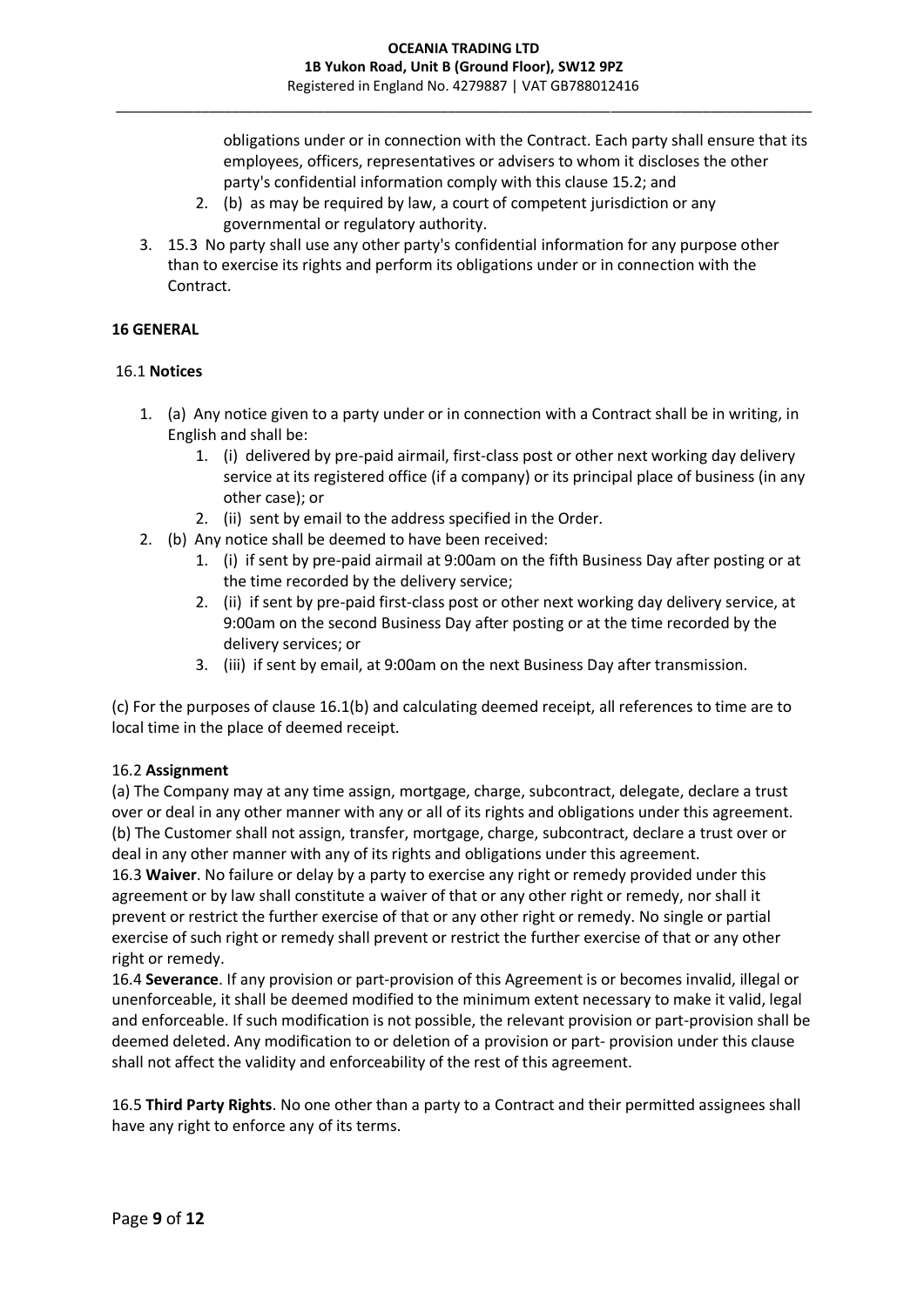16.6 **Governing Law**. The Contract, and any dispute or claim (including non- contractual disputes or claims) arising out of or in connection with it or its subject matter or formation, shall be governed by and construed in accordance with the laws of England and Wales. The international rules for the interpretation of trade terms prepared by the International Chamber of Commerce (**Incoterms**) shall apply but where they conflict with these Standard Terms, these Standard Terms shall apply.

16.7 **Jurisdiction**. Each party irrevocably agrees that the courts of England and Wales shall have exclusive jurisdiction to settle any dispute or claim (including non-contractual disputes or claims) arising out of or in connection with this Agreement or its subject matter or formation.

### **SCHEDULE 1 Definitions and Interpretation**

## **1 DEFINITIONS**

In these Standard Terms, the following words and expressions have the meanings set out below: 1.1 **'Applicable Law'** means the law of England and Wales and the European Union and any other laws or regulations which apply to the sale of the Products under a Contract or any Sale Terms (as the case may be).

1.2 '**Business Day**' means a day (other than a Saturday, Sunday or public holiday) when banks in London are open for business.

1.3 '**Company**' means RTA Global Ltd a company incorporated under the laws of England and Wales having a company registration number 09330894 and having its registered office at 163 Alexandra Road, Gateshead, NE8 1RB, United Kingdom.

1.4 '**Customer**' means the individual, firm, company or other party with whom the Company contracts.

1.5 '**Contract**' means the contract between the Company and the Customer for the sale and purchase of the Products in accordance with these Standard Terms.

1.6 '**Delivery Date**' means in respect of any Product (either the whole of the Products or any instalment, as the context shall permit) which are ready for delivery:

- 1. (a) the date such Products or instalment of Products are delivered; or
- 2. (b) the date such Products or instalment of Products are deemed to be delivered pursuant to clause 8.2(a); or
- 3. (c) where Products or an instalment of Products are ready for delivery and delivery is postponed at the Customer's request, the date upon which such request for postponement is notified to the Company, whichever shall first occur. 1.7 '**Euro**' means the single currency according to European Community law. 1.8 **'Force**

**Majeure Event'** means an event, or a series of related events, that is outside the reasonable control of the party (including failures of the internet or any public telecommunications network, hacker attacks, denial of service attacks, virus or other malicious software attacks or infections, power failures, industrial disputes affected any third party, changes to the law, disasters, explosions, fires, floods, riots, terrorist attacks and wars).

1.9 '**International Supply Contract**' means such a contract as is described in section 26(3) of the Unfair Contract Terms Act 1977.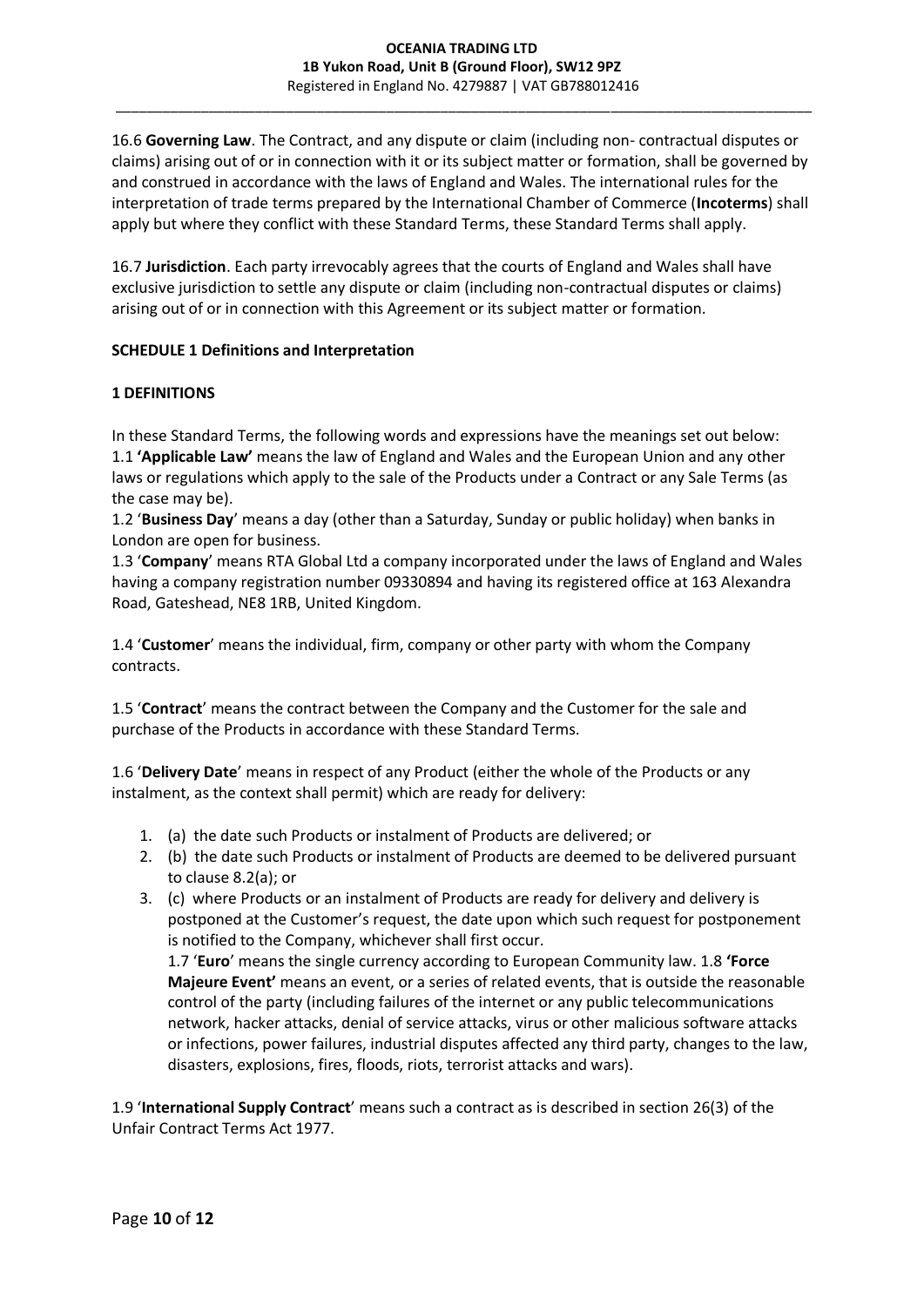## 1.10 **'Insolvency Event'** means that a party:

- 1. (a) is unable to pay its debts or becomes insolvent or bankrupt or ceases to trade;
- 2. (b) is the subject of an order made or a resolution passed for the administration, winding-up or dissolution (otherwise than for the purpose of a solvent amalgamation or reconstruction, which does not materially reduce that entity's assets);
- 3. (c) has an administrative or other receiver, manager, trustee, liquidator, administrator, or similar officer appointed over all or any substantial part of its assets;
- 4. (d) enters into or proposes any composition or arrangement with its creditors generally (otherwise than for the purpose of a financing or solvent amalgamation or reconstruction, which does not materially reduce the entities' assets); or
- 5. (e) is the subject of any events or circumstances analogous to any of the foregoing in any applicable jurisdiction.
- 11. 1.11 **'Intellectual Property Rights'** means patents, utility models, rights to inventions, copyright and related rights, trademarks and service marks, business names and domain names, rights in get-up and trade dress, goodwill and the right to sue for passing off or unfair competition, rights in designs, database rights, rights to use, and protect the confidentiality of, confidential information (including know-how and trade secrets) and all other intellectual property rights, in each case whether registered or unregistered and including all applications and rights to apply for and be granted, renewals or extensions of, and rights to claim priority from, such rights and all similar or equivalent rights or forms of protection which subsist or will subsist now or in the future in any part of the world.
- 12. 1.12 **'Intervening Event'** has the meaning given in clause 7.1.
- 13. 1.13 '**Order**' means the Customer's order for Products, as submitted by the Customer, received by the Company either via telephone or email (as the case may be).
- 14. 1.14 **'Product** 'means any product that the Company supplies or agrees in writing

to supply to the Customer from time to time.

- 15. 1.15 **'Sale Terms'** means the terms governing the sale on of a Product by the Customer to its own customer.
- 16. 1.16 '**Standard Terms**' means these standard conditions and any other terms of sale set out or referred to in the Company's acknowledgment of Order.

### **2 INTERPRETATION**

In these Standard Terms the following rules of interpretation shall apply:

- 1. 2.1 The headings in these Standard Terms are for convenience only and are not for the purpose of interpretation.
- 2. 2.2 Any reference to an English legal term for any action, remedy, method of judicial proceeding, legal document, legal status, court, official or any legal concept or thing shall, in respect of any jurisdiction other than England, be deemed to include a reference to that which most nearly approximates to the English legal term in that jurisdiction.
- 3. 2.3 Any reference in these Standard Terms to any provision of a statute shall be construed as a reference to that provision as amended, re-enacted or extended at the relevant time.
- 4. 2.4 A reference to 'writing' or 'written' includes emails (but not faxes).
- 5. 2.5 Unless the context otherwise requires, words in the singular shall include the plural and in the plural shall include the singular.